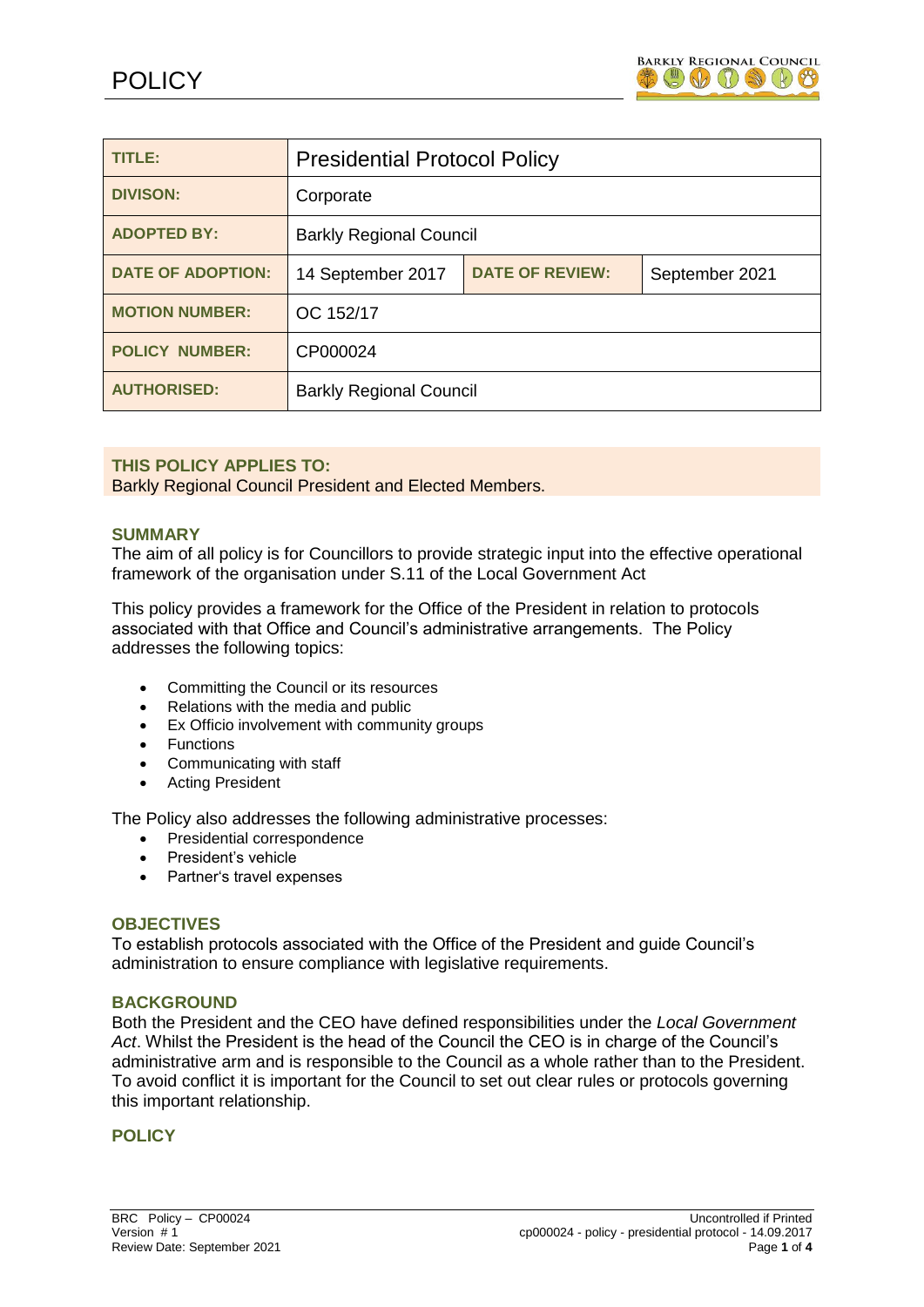The role of the President or Principal Member is defined in Section 43 of the *Local Government Act*. This Policy is designed to provide a framework for the operational aspects associated with the Office of President and its interaction with Council's administration.

# *Committing the Council or Council Resources*

In accordance with the *Local Government Act*, an elected member, including the President, has no direct authority to commit the Council to a course of action, or to commit Council resources, including staff time before getting Council approval.

The President has the right to request the Chief Executive Officer to list an item on the Agenda at a forthcoming meeting for consideration by Council in order to progress the development of an idea, project or proposal. Council can then determine the appropriate action which may include calling for a report.

### *Relations with the Media and the Public*

The *Local Government Act* 2008 specifies that one of the roles of the President is to speak on behalf of the Council as the Council's principal representative. As the Council's principal spokesperson, the President must ensure that statements made do not commit Council or Council resources to a particular course of action. In dealing with the public, the President must:

- Portray the Council in a positive light;
- Reflect Council's position;
- Avoid public criticism of individuals in a way that reflects on a person's competence or integrity; and
- Avoid any admission of legal liability

The President may express personal opinions but these must be qualified as such.

### *Ex Officio Involvement with External Groups*

The President may be asked to become involved with community groups, committees and organisations. Involvement may include being patron, a member of a committee, chairman of an organisation or an advocate for a particular cause.

The Council acknowledges that this external community involvement is a legitimate function of the President however the Council requires that the President seek Council approval should the role involve international travel, the use of Council resources (including staff time) where the role involves resources not normally allocated to the President in excess of the normal support services available to the President or a politically sensitive or controversial matter.

In considering any requests for approval Council will consider the cost implications for the Council, community benefit from the President's involvement and the extent of time needed to satisfy the involvement

### *Functions*

Subject to Council policy, the guest list for Civic Receptions and other official functions will be at the discretion of the President.

The President will determine whether to provide an alternate member to represent the President at functions and meetings arranged by other parties when the President is unable to attend.

### *Communicating with Staff*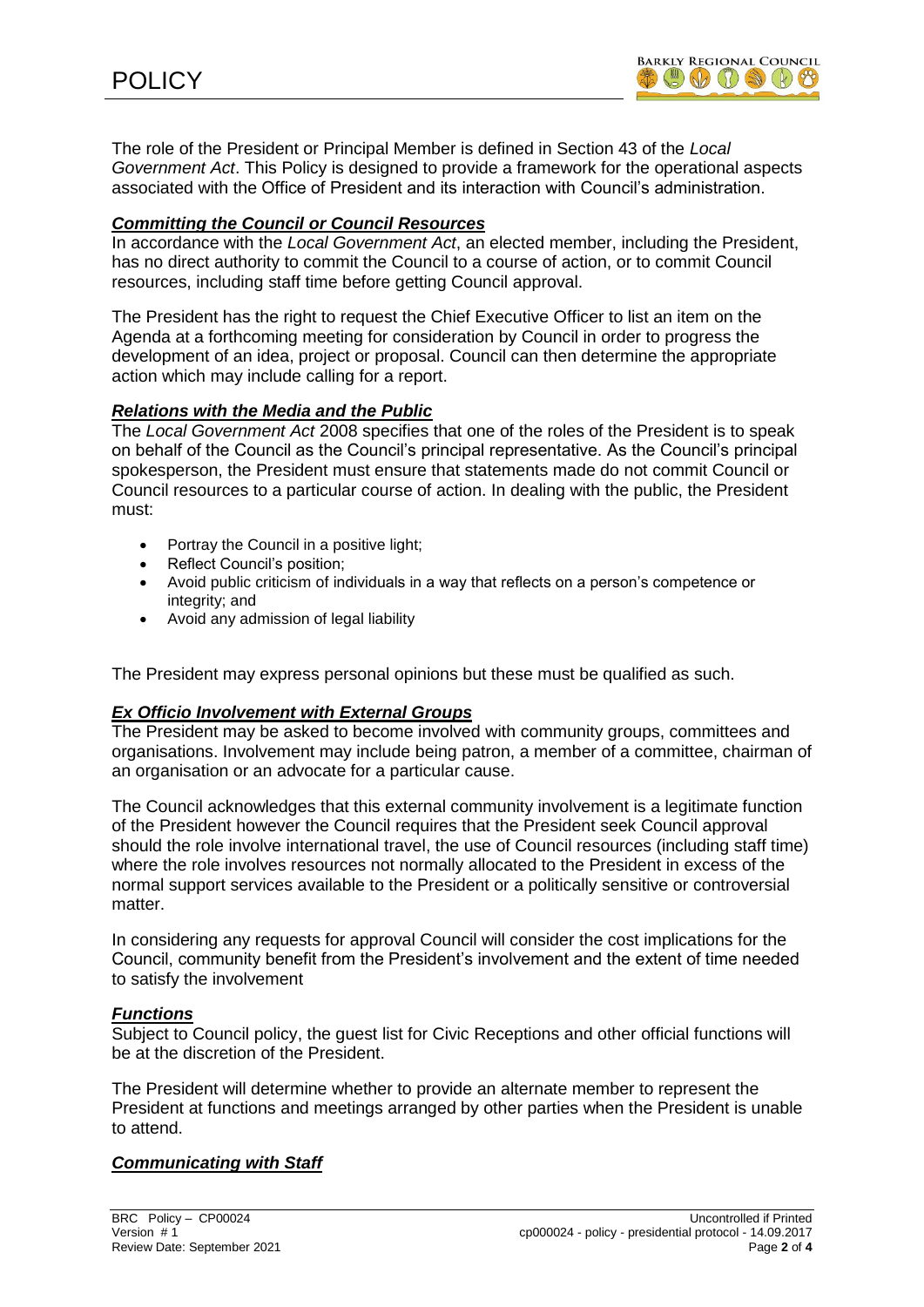All staff are answerable to the CEO who is responsible to the Council. The President's primary channel for communication with the administration will be through the CEO.

At the Chief Executive Officer's discretion the President may deal directly with the Directors.

### *Acting President*

Where the President will be absent from the Council area for a period in excess of 24 hours, the President shall notify the Deputy President and the CEO.

#### *Presidential Correspondence & Records*

Part of the CEO's responsibility under the *Local Government Act* is to maintain a register of correspondence and to ensure the correspondence is preserved. Other legislation requires the preservation of correspondence and its availability for Information purposes.

Correspondence to the President in the President's capacity as the 'Presiding Member' is a 'record of Council'. As such the correspondence and any response to it are part of Council's records and form part of its property. All letters addressed to the President (except those marked private or confidential) will be opened and recorded by the administration. All external emails to the President about Council business will be recorded by the President's Executive Assistant. If the President's Executive Assistant does not have direct access to the President's emails then the President will forward those emails requiring registration.

#### *Vehicle – President and Deputy/Alternate*

Council will make available to the President a vehicle. Council extends to the President usage of the vehicle (including all fuel and running costs) Australia wide for official duties, including reasonable personal use. Fuel and running cost for use outside of the Northern Territory are at the Presidents expense.

#### *Partner's Travel and Personal Running Costs*

The Council acknowledges that there are occasions when it is appropriate for the President's partner to accompany him or her on official Council business. Any additional expenses for partner travel are required to be covered by the President.

#### **RISK MANAGEMENT**

Risks that arise should an inadequate Presidential Protocol Policy exist, the recommended actions should be followed, mitigation strategy developed and included in the BRC Risk Register.

## **REFERENCES**

Code of Conduct - Members

**LEGISLATION & STANDARDS** *Local Government Act* Section 11, 43 and 35

#### **LINKS**

<https://legislation.nt.gov.au/en/Legislation/LOCAL-GOVERNMENT-ACT>

### **RESPONSIBILITY & DELEGATION**

President / Deputy President

CEO / CEO's Delegate. The CEO is responsible for briefing newly elected President and any Member acting as President on the requirements of this Policy.